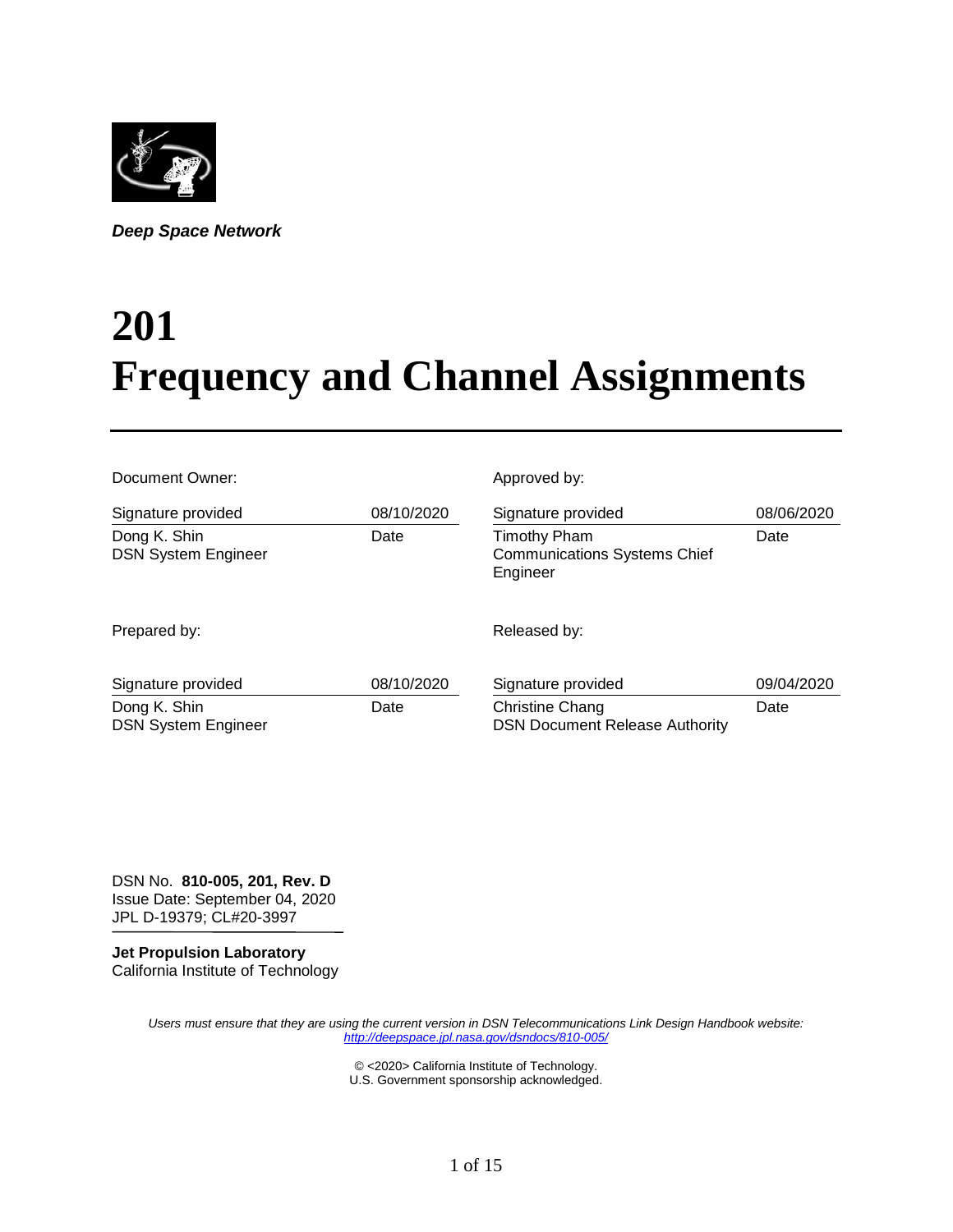# **Review Acknowledgment**

*By signing below, the signatories acknowledge that they have reviewed this document and provided comments, if any, to the signatories on the Cover Page.*

| Signature provided                                 | 06/11/2020 | Signature not provided                                  |      |
|----------------------------------------------------|------------|---------------------------------------------------------|------|
| Jeff Berner<br><b>DSN Project Chief Engineer</b>   | Date       | Andrew O'Dea<br><b>DSN TTC System Engineer</b>          | Date |
| Signature provided                                 | 07/14/2020 | Signature not provided                                  |      |
| Alina Bedrossian<br><b>DSN OBD System Engineer</b> | Date       | Dennis Lee<br>Group Supervisor, Spectrum<br>Engineering | Date |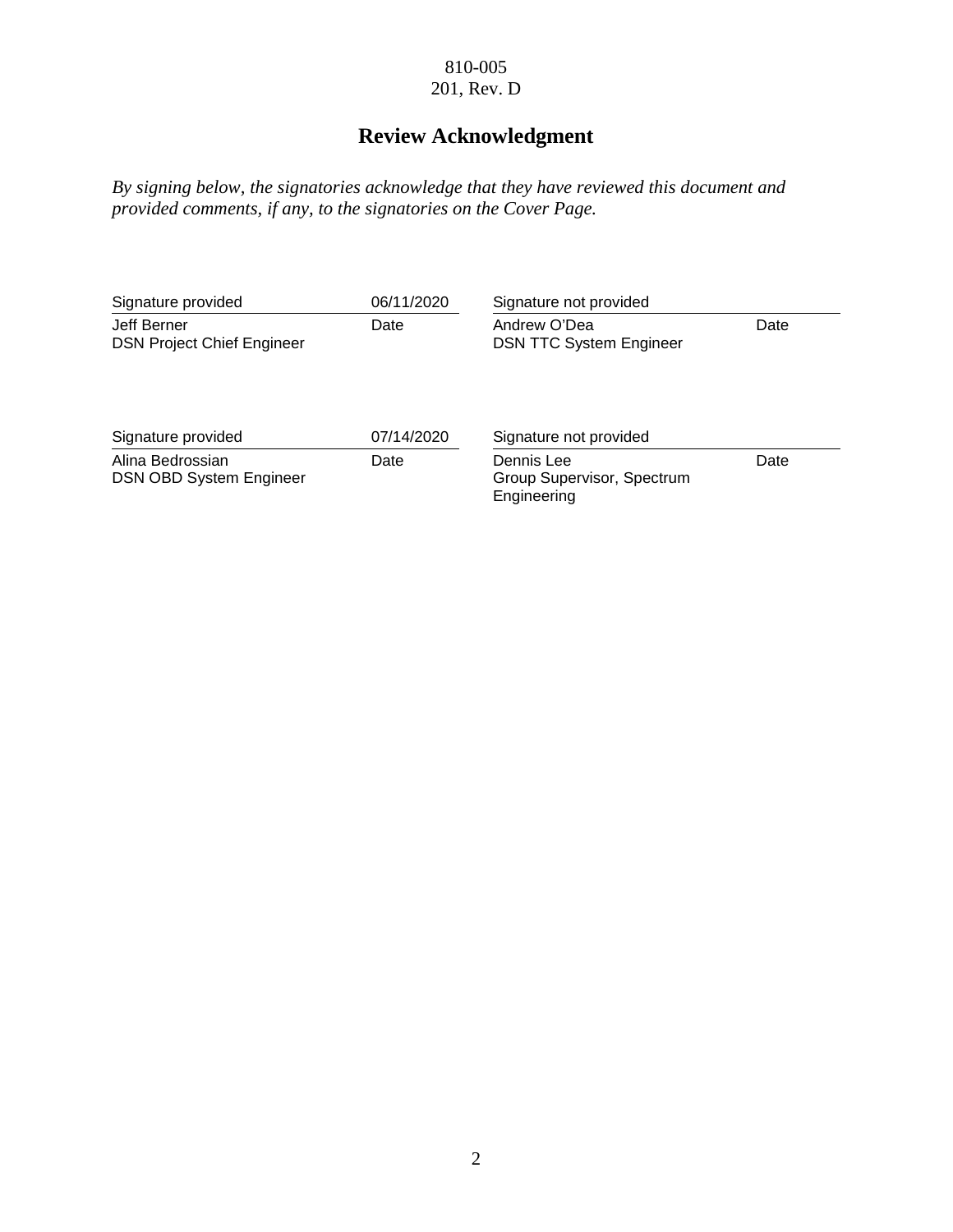# *Document Change Log*

| <b>Rev</b> | <b>Issue Date</b> | <b>Prepared By</b>    | <b>Affected</b><br><b>Paragraphs</b>               | <b>Change Summary</b>                                                                                                                      |
|------------|-------------------|-----------------------|----------------------------------------------------|--------------------------------------------------------------------------------------------------------------------------------------------|
| Initial    | 11/30/2000        | <b>Robert Sniffin</b> | All                                                | All                                                                                                                                        |
| A          | 9/19/2008         | Robert Sniffin        | 2.4, Tables<br>1 & 2                               | Adds 26 GHz assignment. Removes suggested<br>turn-around ratios in Ka-band                                                                 |
| B          | 12/15/2009        | Andrew Kwok           | Page 4                                             | Removed references of the 26-m subnet stations<br>for they have been decommissioned.                                                       |
| C          | 12/15/2014        | Dong Shin             | Page 6                                             | Add a footnote for Deep Space S-band uplink<br>restriction at Madrid tracking stations.                                                    |
| D          | 09/04/2020        | Dong Shin             | 2, 2.2, 2.4,<br>Table 1, 2, 3,<br>4, 6-1, 6-2, 6-3 | Added K-band, updated Table 3 & 4 per SFCG<br>recommendations, added Ka-band channels<br>(Table 6-1, 6-2, 6-3) per SFCG<br>recommendations |
|            |                   |                       |                                                    |                                                                                                                                            |
|            |                   |                       |                                                    |                                                                                                                                            |
|            |                   |                       |                                                    |                                                                                                                                            |
|            |                   |                       |                                                    |                                                                                                                                            |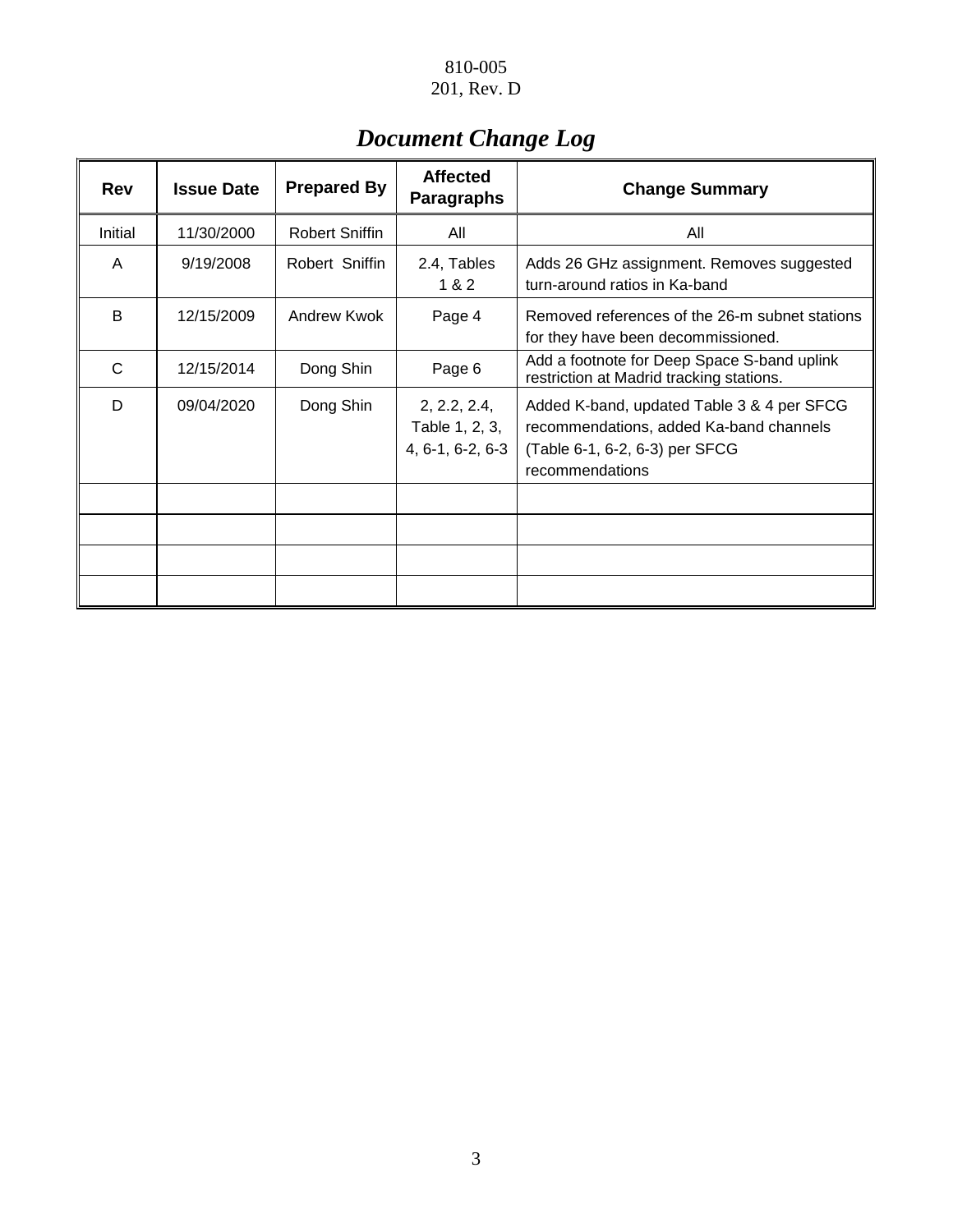# *Contents*

#### **Paragraph Page**

|                | 1.1 |                                                                                |  |  |  |  |  |
|----------------|-----|--------------------------------------------------------------------------------|--|--|--|--|--|
| $\overline{2}$ |     |                                                                                |  |  |  |  |  |
|                | 2.1 |                                                                                |  |  |  |  |  |
|                |     | 2.1.1                                                                          |  |  |  |  |  |
|                |     |                                                                                |  |  |  |  |  |
|                |     |                                                                                |  |  |  |  |  |
|                |     |                                                                                |  |  |  |  |  |
|                | 2.2 |                                                                                |  |  |  |  |  |
|                | 2.3 | Frequency Bands Allocated by the International Telecommunication Union (ITU) 7 |  |  |  |  |  |
|                | 2.4 |                                                                                |  |  |  |  |  |

# *Tables*

#### **Table Page**

| Table 3. Frequency and Channel Assignments for S-band Uplink and S/X-bands Downlink10  |
|----------------------------------------------------------------------------------------|
| Table 4. Frequency and Channel Assignments for X-band Uplink and S-/X-bands Downlink11 |
| Table 5. Frequency and Channel Assignments for X-band Uplink and Ka-band Downlink 12   |
| Table 6-1. Frequency and Channel Assignments for Ka-band Uplink and Ka-band Downlink   |
|                                                                                        |
| Table 6-2. Frequency and Channel Assignments for Ka-band Uplink and Ka-band Downlink   |
|                                                                                        |
| Table 6-3. Frequency and Channel Assignments for Ka-band Uplink and Ka-band Downlink   |
|                                                                                        |
|                                                                                        |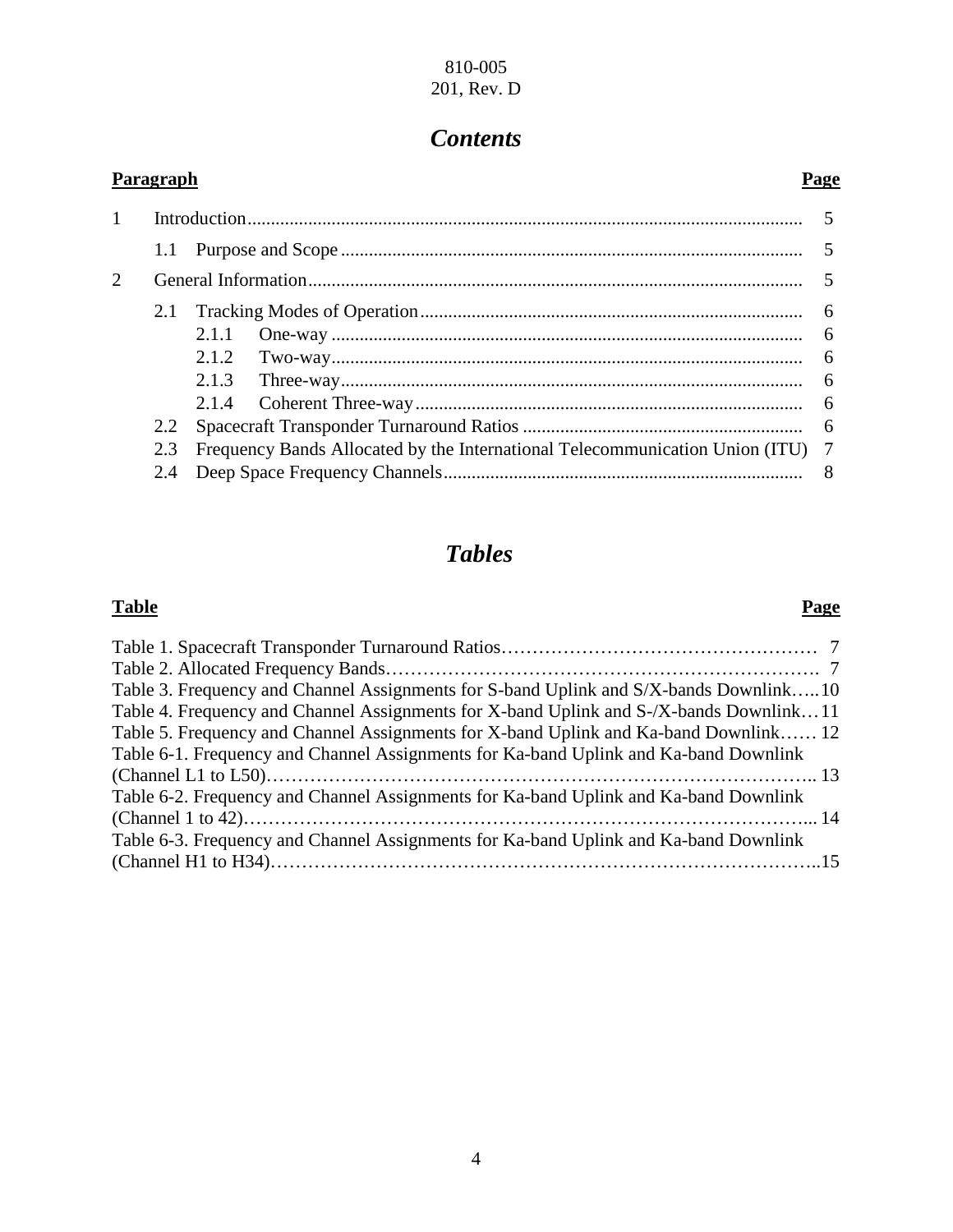## *1 Introduction*

#### *1.1 Purpose and Scope*

This module provides basic information about the frequencies that are available in the Deep Space Network (DSN) and presents the way certain of the DSN frequency allocations have been divided into channels. It does not specify which stations can or will support assigned frequencies. That information is contained in the appropriate Telecommunications Interfaces modules (101, 70-m Antenna Subnet Telecommunications Interfaces; 103, 34-m HEF Antenna Subnet Telecommunications Interfaces; or 104, 34-m BWG Stations Telecommunications Interfaces) of this handbook. It also does not include propagation characteristics of the frequencies. This information is provided in module 105 (Atmospheric and Environmental Effects) and module 106 (Solar Corona and Solar Wind Effects) of this handbook.

# *2 General Information*

The DSN has developed channel plans to provide for orderly selection and assignment of frequencies for deep-space missions (Category B, greater than 2 million km from Earth) for the S-, X-, and Ka-bands in compliance with Space Frequency Coordination Group (SFCG) recommendations. These deep space channel plans are based on bandwidth and transponder turnaround-ratio considerations. The plans allow simultaneous phase coherent uplink (Earth-to-space) and downlink (space-to-Earth) transmissions where the uplink and downlinks are in the same or different bands.

Through international agreements, the International Telecommunications Union (ITU) allocates and regulates portions of the frequency spectrum for both commercial and government use. The primary objective of the ITU is to establish regulatory procedures for the coordinated use of frequencies by those agencies permitted to operate in the allocated bands. The ITU has allocated certain bands to deep space (Category B) research. In some cases, the deep space missions may be required to conditionally share a frequency band between multiple users in the same band.

The Consultative Committee for Space Data Systems (CCSDS) is an international organization for space agencies interested in mutually developing standard transmission and data handling techniques to support space research, including space science and applications. As a member of the CCSDS, NASA has submitted recommendations for various space systems applications.

The National Telecommunications and Information Administration (NTIA), an agency of the U.S. Department of Commerce, is the Executive Branch's principal authority on domestic and international telecommunications and information technology issues. During the planning phase of all missions using the DSN, the proposed operating frequencies and other operating parameters are reviewed by the NTIA for approval through the System Review process. The NTIA evaluations are based upon the technical and regulatory criteria for the efficient and coordinated use of the frequency spectrum by NASA missions.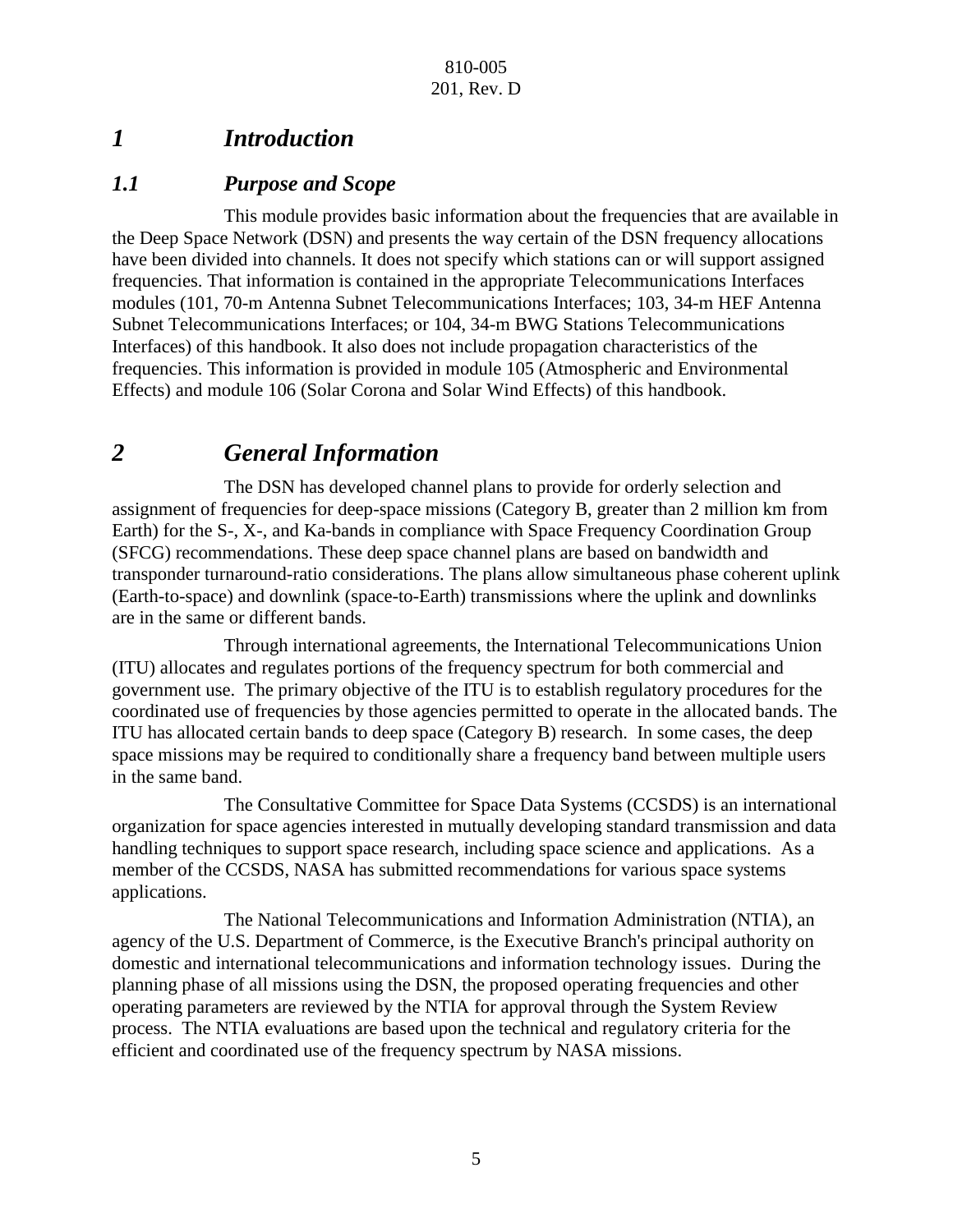### *2.1 Tracking Modes of Operation*

The following paragraphs describe the various ways in which the telecommunications link can be configured for radio tracking. The source of the uplink signal and the choice of references for measuring the received frequency determine the mode of operation.

#### *2.1.1 One-way*

The spacecraft generates the downlink signal(s) from an onboard oscillator. The DSN compares the received frequency against a locally generated frequency.

#### *2.1.2 Two-way*

The DSN transmits a signal to the spacecraft. The spacecraft tracks the phase of the uplink signal and generates a phase coherent downlink signal. The DSN compares the received frequency with the same reference frequency from which the uplink was generated.

#### *2.1.3 Three-way*

The spacecraft is tracked by two stations—the uplink is transmitted from one antenna and the downlink is received at a different antenna. The most common application of this mode is during the handover between stations at two different Deep Space Communication Complexes (DSCCs). When three-way tracking is done within one DSCC, both uplink and downlink equipment share a common frequency reference. When three-way tracking is done across two DSCCs, higher noise performance is expected due to the use of two different frequency references.

#### *2.1.4 Coherent Three-way*

Coherent three-way tracking is three-way tracking when the transmitting and receiving stations share a common frequency reference. This is possible at all three DSN complexes as all antennas at a complex share the same frequency reference.

#### *2.2 Spacecraft Transponder Turnaround Ratios*

To measure two-way or three-way Doppler shift, the spacecraft must transmit a downlink signal that is phase coherent with the uplink signal. Table 1 provides the recommended spacecraft transponder turnaround ratios for various uplink and downlink frequency bands. The tracking equipment at the DSN 34-m and 70-m stations can accommodate other turnaround ratios but this support must be negotiated through the JPL Frequency Manager, see [<https://deepspace.jpl.nasa.gov/about/commitments-office/>](https://deepspace.jpl.nasa.gov/about/commitments-office/).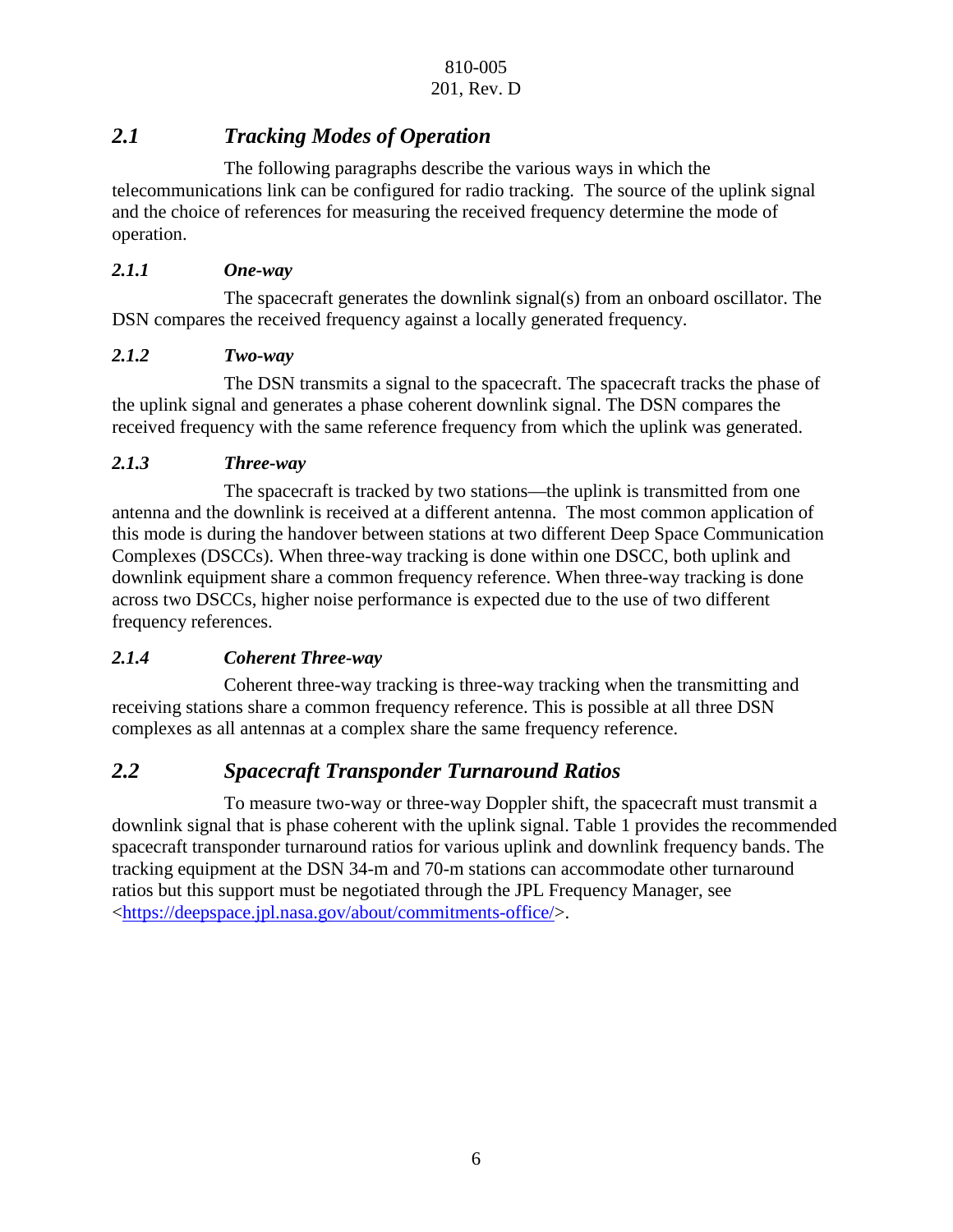| <b>Uplink</b> | <b>Downlink</b>         | Ratio (downlink/uplink)            |  |  |  |
|---------------|-------------------------|------------------------------------|--|--|--|
| S             | S                       | 240/221                            |  |  |  |
| S             | X<br>880/221            |                                    |  |  |  |
| S             | Ka                      | 3328/221, 3344/221, 3360/221       |  |  |  |
| X             | S                       | 240/749                            |  |  |  |
| X             | X                       | 880/749                            |  |  |  |
| X             | $K_{a}$                 | 3328/749, 3344/749, 3360/749       |  |  |  |
| K*            | $K^{**}$                | 2407/2720, 2407/2760, 2407/2816*** |  |  |  |
| $K_{\rm a}$   | $\mathsf{K}_\mathsf{a}$ | 3344/3599, 3360/3599               |  |  |  |

#### Table 1. Spacecraft Transponder Turnaround Ratios

\* K-band uplink implementation, at two 34-meter BWG antennas per complex, will start November 2021 and complete July 2024.

\*\* K-band Doppler and ranging data are not supported by the DSN.

\*\*\* Due to the bandwidth difference between 600 MHz uplink and 1500 MHz downlink, the coherency between uplink and downlink using these transponder ratios does not apply to the entire allocated bandwidth.

#### *2.3 Frequency Bands Allocated by the International Telecommunication Union (ITU)*

Frequency ranges have been allocated by the ITU for use in deep space and near-Earth research. These ranges are listed in Table 2.

| <b>Band Designation</b> |                                                                                | <b>Deep Space Bands</b><br>(for spacecraft outside<br>2 million km from Earth) | <b>Near Earth Bands</b><br>(for spacecraft within<br>2 million km from Earth) |                                        |  |
|-------------------------|--------------------------------------------------------------------------------|--------------------------------------------------------------------------------|-------------------------------------------------------------------------------|----------------------------------------|--|
|                         | <b>Downlink</b><br><b>Uplink</b><br>(Earth to<br>(space to<br>Earth)<br>space) |                                                                                | <b>Uplink</b><br>(Earth to<br>space)                                          | <b>Downlink</b><br>(space to<br>Earth) |  |
| S-band                  | 2110-2120*                                                                     | 2290-2300                                                                      | 2025-2110                                                                     | 2200-2290                              |  |
| X-band                  | 7145-7190                                                                      | 8400-8450                                                                      | 7190-7235                                                                     | 8450-8500                              |  |
| K-band (Near Earth)     | N/A<br>N/A                                                                     |                                                                                | 22550-23150                                                                   | 25500-27000                            |  |
| Ka-band (Deep Space)    | 34200-34700                                                                    | 31800-32300                                                                    | N/A                                                                           | N/A                                    |  |

Table 2. Allocated Frequency Bands

\* Deep Space S-band is not available at Madrid tracking stations due to a conflict with IMT-2000 users, per agreement between NASA and Secretaria de Estado de Telecomunicaciones para la Sociedad de la Informacion (SETSI), January 2001"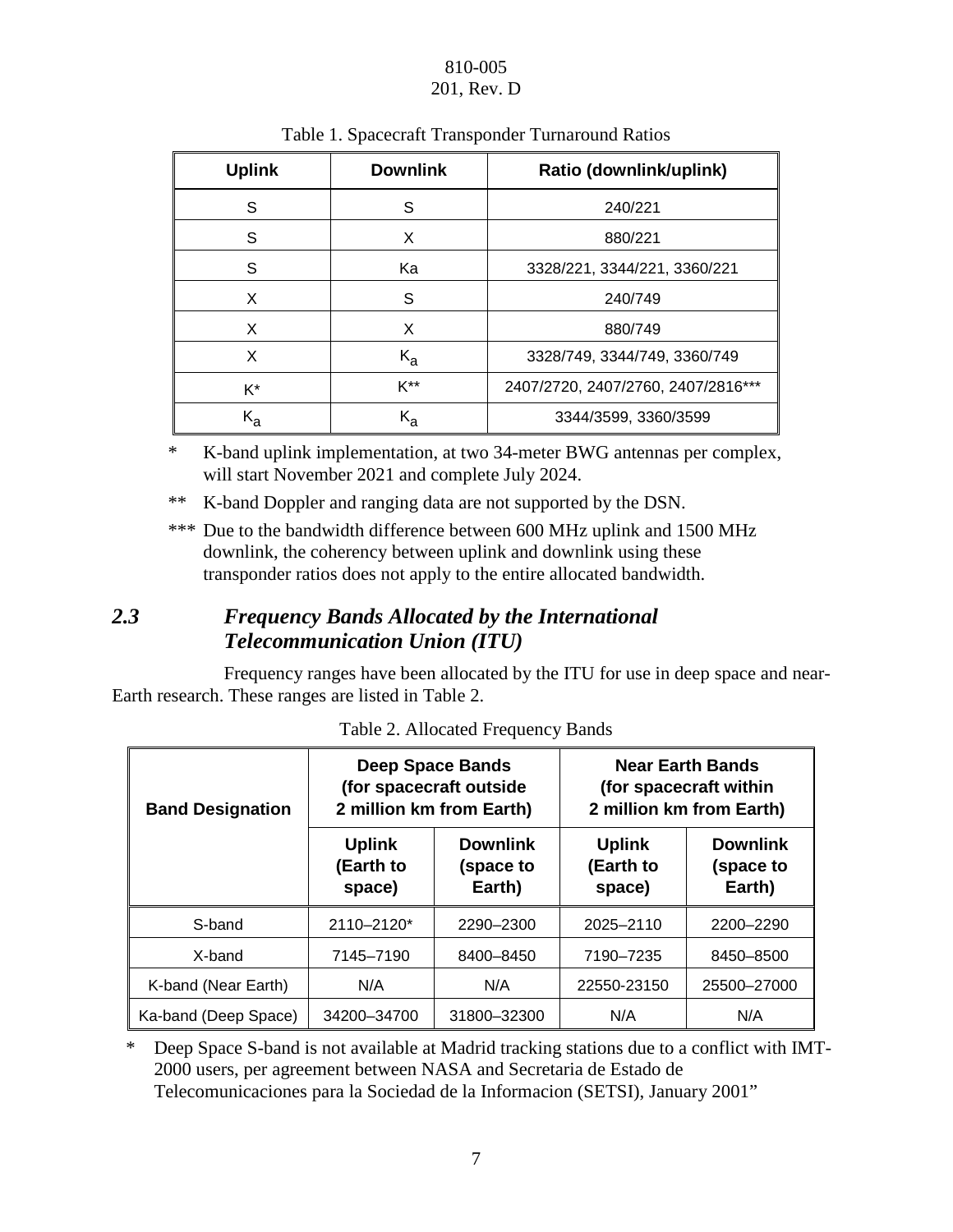#### *2.4 Deep Space Frequency Channels*

The DSN has divided the frequency ranges allocated for deep space use into channels for tracking support associated with a given transponder ratio. Note that the frequencies out of the allocated ranges for deep space research are not shown in the tables.

The S-band downlink center frequency  $(F<sub>ch</sub>(14) = 2295 \text{ MHz})$  is used to derive all entries in the tables using the expressions

 $F_{ch}(n) = (n-14)*(10/27) + 2295 \text{ MHz}$ , rounded to the nearest Hertz

where  $F_{ch}(n)$  is the center frequency (in MHz) of channel *n* rounded to the nearest Hz, and the ratio 10/27 is the spacing (in MHz) between the centers of two adjacent channels.

Frequencies for other columns are derived by the procedure described below. The calculated downlink frequencies may differ by one or two Hertz between the tables because each table assumes an integer uplink frequency and precise turnaround ratios.

(1) The uplink frequency specified in the table is calculated from the expression

 $f_{ch}(n) = F_{ch}(n) \times TM/240$ , rounded to the nearest Hertz,

where

 $f_{ch}(n)$  is the frequency of uplink channel *n* being calculated;

*Fch*(*n*) is the frequency of channel *n* calculated for the S-band downlink column (including values for out-of-band channels);

*TM* is the Transmit Multiplier of the frequency band, that is, *TM* = 221 for Suplink and 749 for X-uplink.

(2) The downlink frequencies specified in the table are calculated from the expression

 $F_{ch(n)} = f_{ch(n)} \times TR$ , rounded to the nearest Hertz,

where

 $F<sub>ch(n)</sub>$  is the frequency of channel *n* for the downlink columns;

 $f_{ch}(n)$  is the frequency of channel *n* in the uplink column;

*TR* is the Turnaround Ratio for the downlink frequency band provided in Table 1.

Because Ka-band has a wide bandwidth, channels are divided into three categories: channel L1 to L50 for a low-band as shown in Table 6-1, channel 1 to 42 for a midband as shown in Table 6-2, and channel H1 to H34 for a high-band as shown in Table 6-3.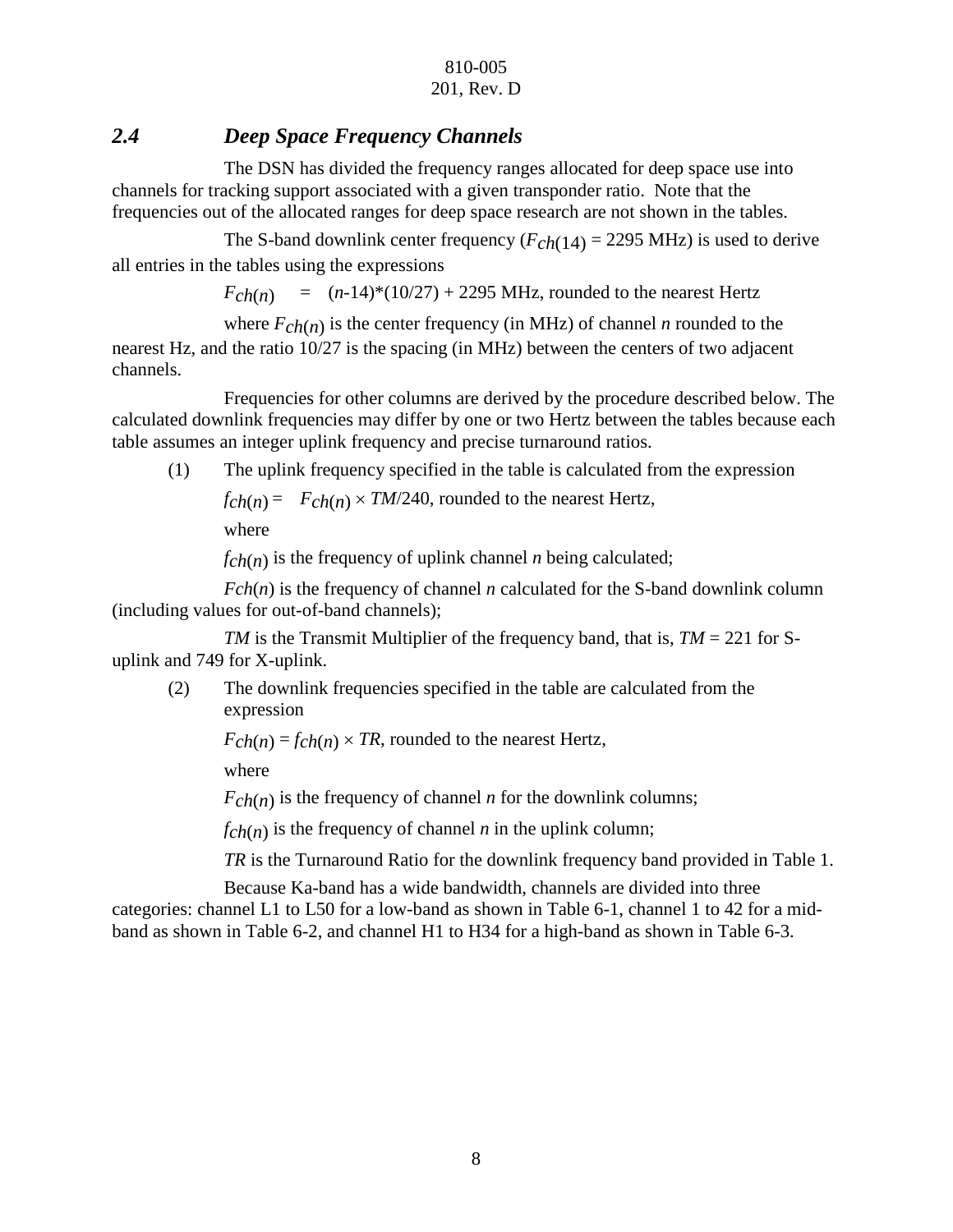Although the DSN is capable of supporting two-way and three-way tracking in S-and X-band where the downlink frequency is not at the frequency specified for the selected uplink channel, the use of non-standard turn-around rations is highly discouraged. Therefore, only channels 5 through 27 fully support coherent uplink and downlink for both frequency bands. Channel 28, for example, supports S- or X-band uplink with a coherent X-band downlink, but not with a coherent S-band downlink.

Channel selection is also highly dependent on bandwidth considerations. The channel plan was developed to accommodate both low-rate spacecraft operating within a single channel and higher-rate spacecraft requiring one or more adjacent channels on each side of the nominal operating channel. Before selecting operating frequencies or channels for a project, the telecommunication designer should consult the JPL Frequency Spectrum Management (see< [https://deepspace.jpl.nasa.gov/about/commitments-office/>](https://deepspace.jpl.nasa.gov/about/commitments-office/)) to avoid frequency interference with other spacecraft, present or planned.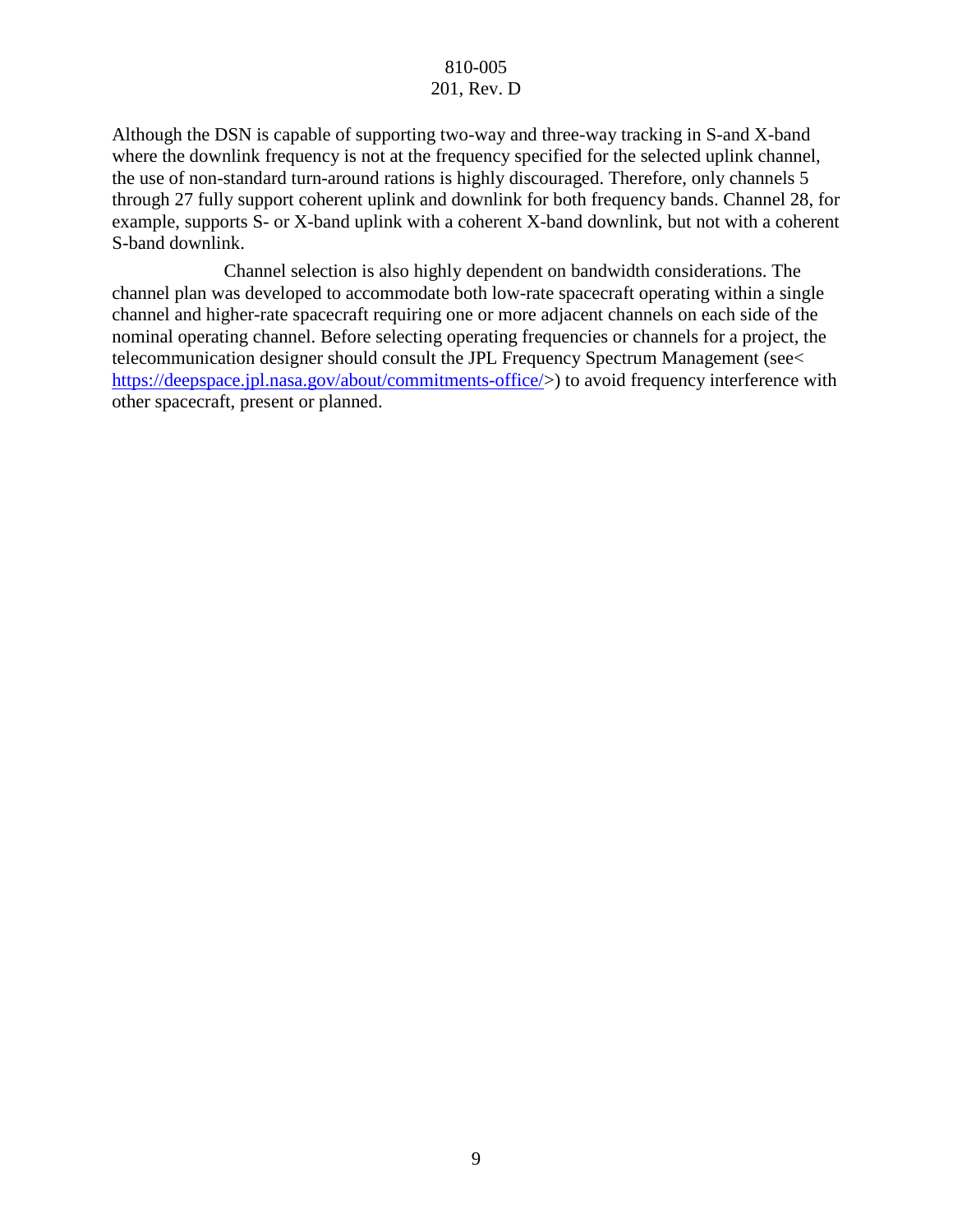| <b>Channel</b> | S-band U/L<br>(MHz) | S-band D/L<br>(MHz) | X-band D/L<br>(MHz) |
|----------------|---------------------|---------------------|---------------------|
| 1              |                     | 2290.185185         |                     |
| $\overline{2}$ |                     | 2290.555556         |                     |
| 3              |                     | 2290.925926         | 8400.061729         |
| 4              |                     | 2291.296296         | 8401.419752         |
| 5              | 2110.243056         | 2291.666667         | 8402.777779         |
| 6              | 2110.584105         | 2292.037037         | 8404.135802         |
| $\overline{7}$ | 2110.925154         | 2292.407407         | 8405.493825         |
| 8              | 2111.266204         | 2292.777778         | 8406.851853         |
| 9              | 2111.607253         | 2293.148148         | 8408.209877         |
| 10             | 2111.948303         | 2293.518519         | 8409.567903         |
| 11             | 2112.289352         | 2293.888889         | 8410.925927         |
| 12             | 2112.630401         | 2294.259259         | 8412.283950         |
| 13             | 2112.971451         | 2294.629630         | 8413.641977         |
| 14             | 2113.312500         | 2295.000000         | 8415.000000         |
| 15             | 2113.653549         | 2295.370370         | 8416.358023         |
| 16             | 2113.994599         | 2295.740741         | 8417.716050         |
| 17             | 2114.335648         | 2296.111111         | 8419.074073         |
| 18             | 2114.676697         | 2296.481481         | 8420.432097         |
| 19             | 2115.017747         | 2296.851852         | 8421.790123         |
| 20             | 2115.358796         | 2297.222222         | 8423.148147         |
| 21             | 2115.699846         | 2297.592593         | 8424.506175         |
| 22             | 2116.040895         | 2297.962963         | 8425.864198         |
| 23             | 2116.381944         | 2298.333333         | 8427.222221         |
| 24             | 2116.722994         | 2298.703704         | 8428.580248         |
| 25             | 2117.064043         | 2299.074074         | 8429.938271         |
| 26             | 2117.405092         | 2299.444444         | 8431.296295         |
| 27             | 2117.746142         | 2299.814815         | 8432.654321         |
| 28             | 2118.087191         |                     | 8434.012345         |
| 29             | 2118.428241         |                     | 8435.370372         |
| 30             | 2118.769290         |                     | 8436.728395         |
| 31             | 2119.110339         |                     | 8438.086418         |
| 32             | 2119.451389         |                     | 8439.444446         |
| 33             | 2119.792438         |                     | 8440.802469         |
| 34             |                     |                     | 8442.160493         |
| 35             |                     |                     | 8443.518520         |
| 36             |                     |                     | 8444.876543         |
| 37             |                     |                     | 8446.234570         |
| 38             |                     |                     | 8447.592593         |
| 39             |                     |                     | 8448.950616         |

### Table 3. Frequency and Channel Assignments for S-band Uplink and S/X-bands Downlink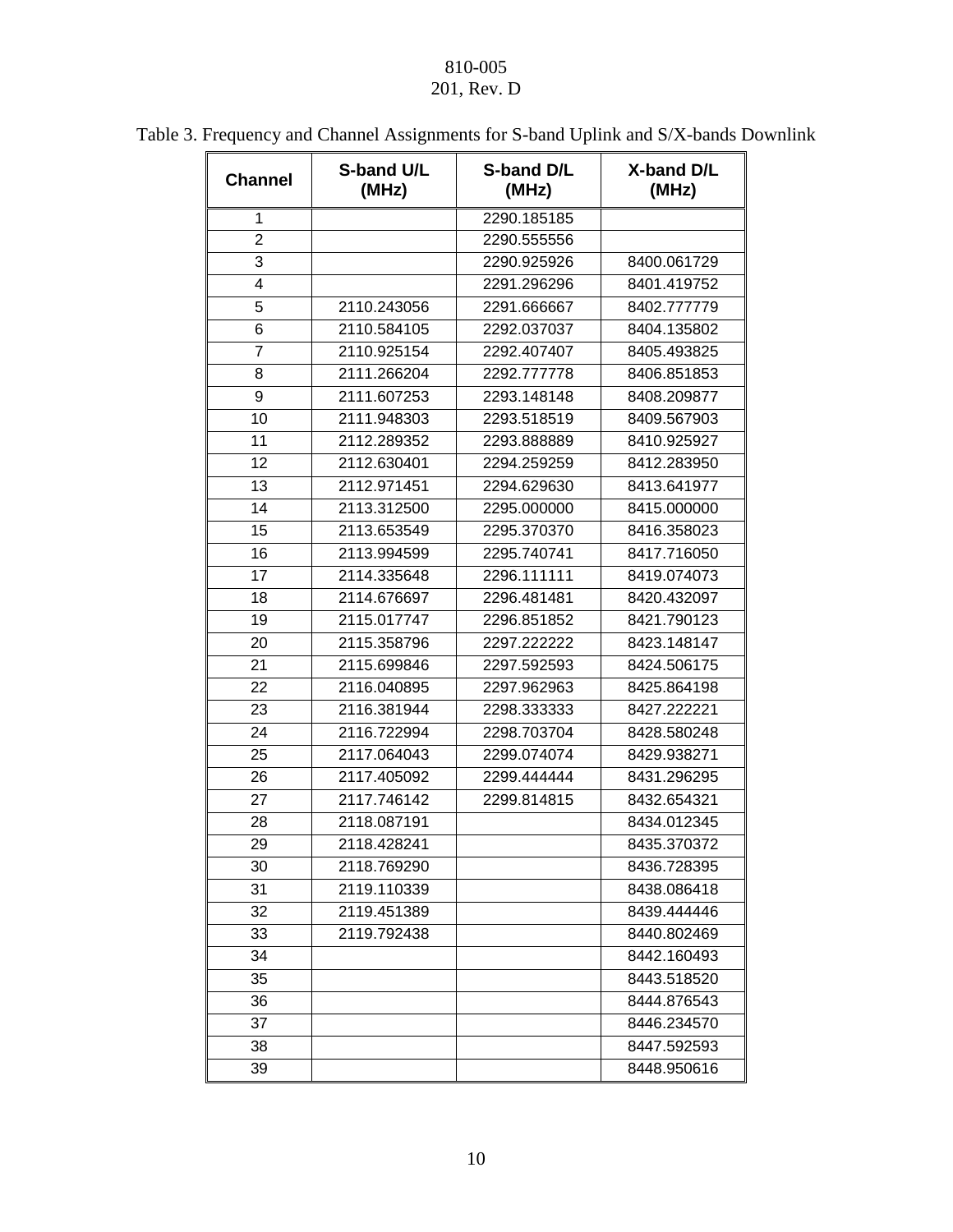| <b>Channel</b> | X-band U/L<br>(MHz) | S-band D/L<br>(MHz) | X-band D/L<br>(MHz) |
|----------------|---------------------|---------------------|---------------------|
| 1              | 7147.286265         | 2290.185185         |                     |
| $\overline{2}$ | 7148.442131         | 2290.555556         |                     |
| 3              | 7149.597994         | 2290.925926         | 8400.061729         |
| 4              | 7150.753857         | 2291.296296         | 8401.419752         |
| 5              | 7151.909723         | 2291.666667         | 8402.777779         |
| 6              | 7153.065586         | 2292.037037         | 8404.135802         |
| 7              | 7154.221449         | 2292.407407         | 8405.493825         |
| 8              | 7155.377316         | 2292.777778         | 8406.851853         |
| 9              | 7156.533179         | 2293.148148         | 8408.209877         |
| 10             | 7157.689045         | 2293.518519         | 8409.567903         |
| 11             | 7158.844908         | 2293.888889         | 8410.925927         |
| 12             | 7160.000771         | 2294.259259         | 8412.283950         |
| 13             | 7161.156637         | 2294.629630         | 8413.641977         |
| 14             | 7162.312500         | 2295.000000         | 8415.000000         |
| 15             | 7163.468363         | 2295.370370         | 8416.358023         |
| 16             | 7164.624229         | 2295.740741         | 8417.716050         |
| 17             | 7165.780092         | 2296.111111         | 8419.074073         |
| 18             | 7166.935955         | 2296.481481         | 8420.432097         |
| 19             | 7168.091821         | 2296.851852         | 8421.790123         |
| 20             | 7169.247684         | 2297.222222         | 8423.148147         |
| 21             | 7170.403551         | 2297.592593         | 8424.506175         |
| 22             | 7171.559414         | 2297.962963         | 8425.864198         |
| 23             | 7172.715277         | 2298.333333         | 8427.222221         |
| 24             | 7173.871143         | 2298.703704         | 8428.580248         |
| 25             | 7175.027006         | 2299.074074         | 8429.938271         |
| 26             | 7176.182869         | 2299.444444         | 8431.296295         |
| 27             | 7177.338735         | 2299.814815         | 8432.654321         |
| 28             | 7178.494598         |                     | 8434.012345         |
| 29             | 7179.650464         |                     | 8435.370372         |
| 30             | 7180.806327         |                     | 8436.728395         |
| 31             | 7181.962190         |                     | 8438.086418         |
| 32             | 7183.118057         |                     | 8439.444446         |
| 33             | 7184.273920         |                     | 8440.802469         |
| 34             | 7185.429783         |                     | 8442.160493         |
| 35             | 7186.585649         |                     | 8443.518520         |
| 36             | 7187.741512         |                     | 8444.876543         |
| 37             | 7188.897378         |                     | 8446.234570         |
| 38             |                     |                     | 8447.592593         |
| 39             |                     |                     | 8448.950616         |

### Table 4. Frequency and Channel Assignments for X-band Uplink and S-/X-bands Downlink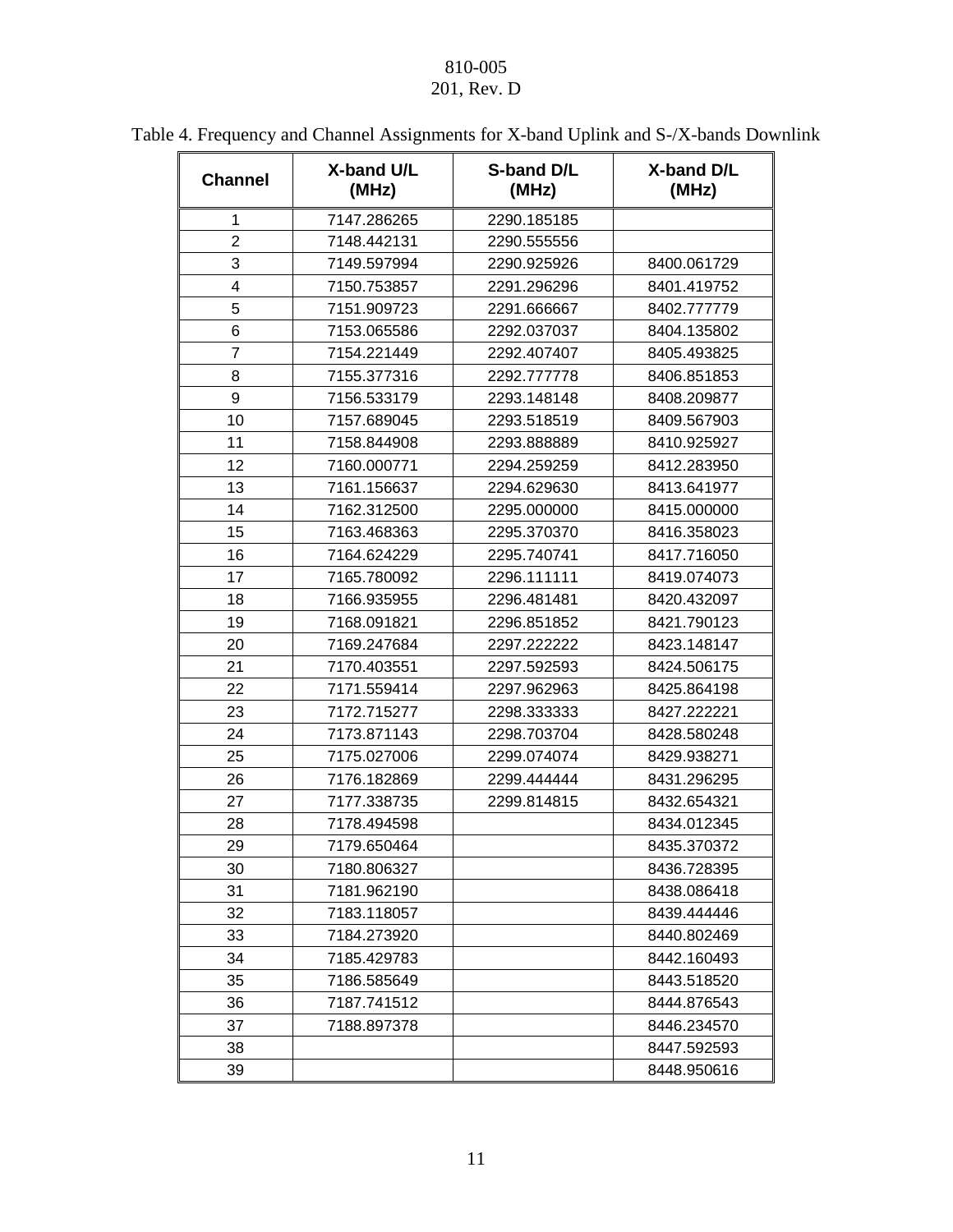| <b>Channel</b> | X-band U/L<br>(MHz) | Ka-band D/L<br>(MHz),<br>3328/749 | Ka-band D/L<br>(MHz),<br>3344/749 | Ka-band D/L<br>(MHz),<br>3360/749 |
|----------------|---------------------|-----------------------------------|-----------------------------------|-----------------------------------|
| 1              | 7147.286265         |                                   | 31909.913578                      | 32062.592591                      |
| $\overline{2}$ | 7148.442131         |                                   | 31915.074080                      | 32067.777784                      |
| $\overline{3}$ | 7149.597994         |                                   | 31920.234569                      | 32072.962964                      |
| 4              | 7150.753857         |                                   | 31925.395057                      | 32078.148144                      |
| 5              | 7151.909723         |                                   | 31930.555559                      | 32083.333337                      |
| 6              | 7153.065586         |                                   | 31935.716048                      | 32088.518517                      |
| $\overline{7}$ | 7154.221449         |                                   | 31940.876536                      | 32093.703696                      |
| 8              | 7155.377316         |                                   | 31946.037042                      | 32098.888894                      |
| 9              | 7156.533179         |                                   | 31951.197531                      | 32104.074074                      |
| 10             | 7157.689045         | 31803.456798                      | 31956.358033                      | 32109.259267                      |
| 11             | 7158.844908         | 31808.592595                      | 31961.518521                      | 32114.444447                      |
| 12             | 7160.000771         | 31813.728392                      | 31966.679010                      | 32119.629627                      |
| 13             | 7161.156637         | 31818.864203                      | 31971.839512                      | 32124.814820                      |
| 14             | 7162.312500         | 31824.000000                      | 31977.000000                      | 32130.000000                      |
| 15             | 7163.468363         | 31829.135797                      | 31982.160488                      | 32135.185180                      |
| 16             | 7164.624229         | 31834.271608                      | 31987.320990                      | 32140.370373                      |
| 17             | 7165.780092         | 31839.407405                      | 31992.481479                      | 32145.555553                      |
| 18             | 7166.935955         | 31844.543202                      | 31997.641967                      | 32150.740733                      |
| 19             | 7168.091821         | 31849.679012                      | 32002.802469                      | 32155.925926                      |
| 20             | 7169.247684         | 31854.814810                      | 32007.962958                      | 32161.111106                      |
| 21             | 7170.403551         | 31859.950624                      | 32013.123464                      | 32166.296304                      |
| 22             | 7171.559414         | 31865.086422                      | 32018.283952                      | 32171.481483                      |
| 23             | 7172.715277         | 31870.222219                      | 32023.444441                      | 32176.666663                      |
| 24             | 7173.871143         | 31875.358029                      | 32028.604943                      | 32181.851856                      |
| 25             | 7175.027006         | 31880.493826                      | 32033.765431                      | 32187.037036                      |
| 26             | 7176.182869         | 31885.629624                      | 32038.925920                      | 32192.222216                      |
| 27             | 7177.338735         | 31890.765434                      | 32044.086422                      | 32197.407409                      |
| 28             | 7178.494598         | 31895.901231                      | 32049.246910                      | 32202.592589                      |
| 29             | 7179.650464         | 31901.037042                      | 32054.407412                      | 32207.777782                      |
| 30             | 7180.806327         | 31906.172839                      | 32059.567901                      | 32212.962962                      |
| 31             | 7181.962190         | 31911.308636                      | 32064.728389                      | 32218.148142                      |
| 32             | 7183.118057         | 31916.444451                      | 32069.888895                      | 32223.333340                      |
| 33             | 7184.273920         | 31921.580248                      | 32075.049384                      | 32228.518520                      |
| 34             | 7185.429783         | 31926.716045                      | 32080.209872                      | 32233.703699                      |
| 35             | 7186.585649         | 31931.851856                      | 32085.370374                      | 32238.888893                      |
| 36             | 7187.741512         | 31936.987653                      | 32090.530863                      | 32244.074073                      |
| 37             | 7188.897378         | 31942.123463                      | 32095.691365                      | 32249.259266                      |
| 38             |                     | 31947.259260                      | 32100.851853                      | 32254.444446                      |
| 39             |                     | 31952.395058                      | 32106.012341                      | 32259.629625                      |
| 40             |                     | 31957.530868                      | 32111.172843                      | 32264.814819                      |
| 41             |                     | 31962.666665                      | 32116.333332                      | 32269.999999                      |
| 42             |                     | 31967.802462                      | 32121.493820                      | 32275.185178                      |

### Table 5. Frequency and Channel Assignments for X-band Uplink and Ka-band Downlink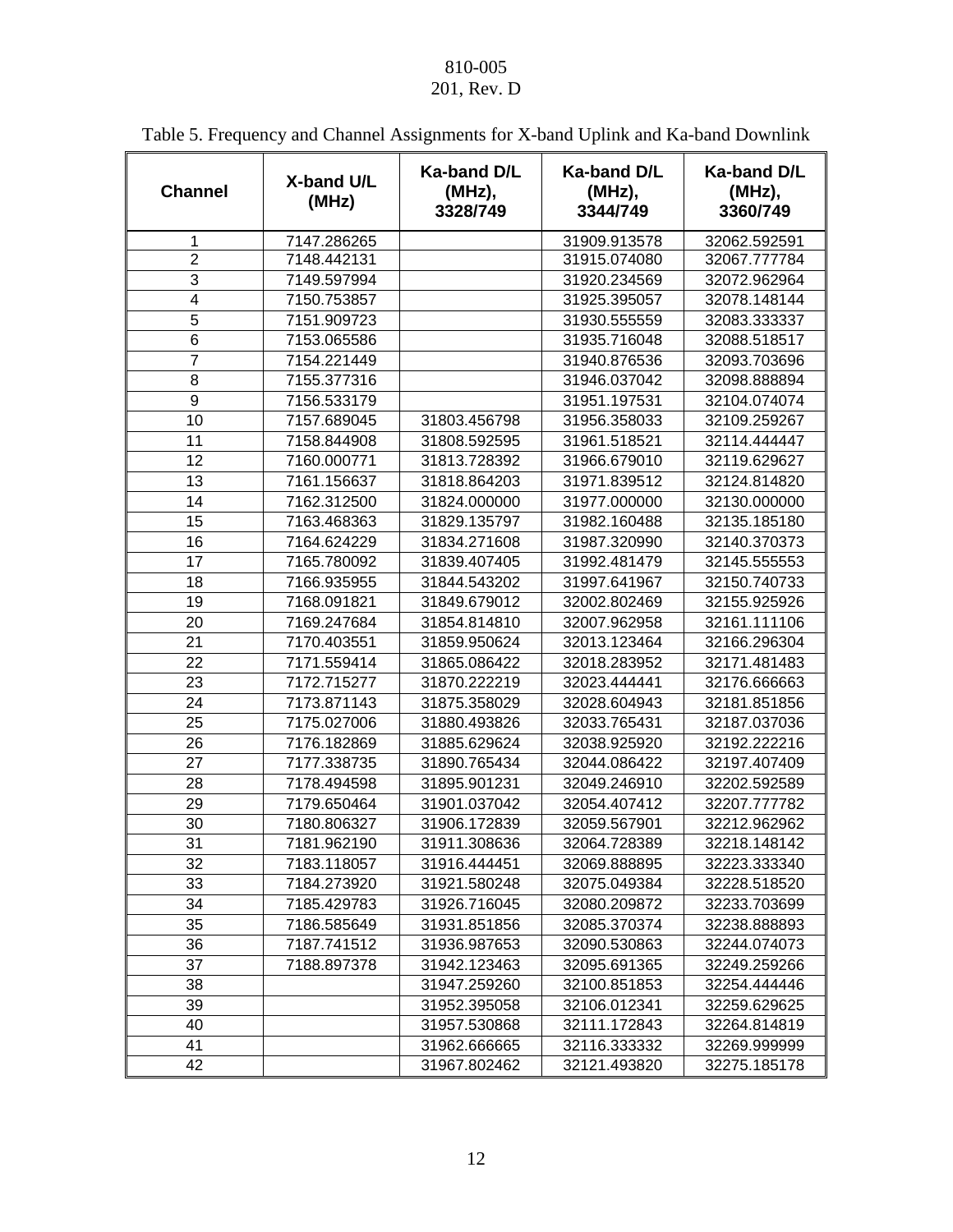|  | Table 6-1. Frequency and Channel Assignments for Ka-band Uplink and Ka-band Downlink |  |  |  |
|--|--------------------------------------------------------------------------------------|--|--|--|
|  |                                                                                      |  |  |  |

| <b>Channel</b>  | Ka-band U/L (MHz) | Ka-band D/L (MHz),<br>3344/3599 | Ka-band D/L (MHz),<br>3360/3599 |
|-----------------|-------------------|---------------------------------|---------------------------------|
| L1              |                   |                                 | 31803.333340                    |
| L2              |                   |                                 | 31808.518520                    |
| L <sub>3</sub>  |                   |                                 | 31813.703699                    |
| L4              |                   |                                 | 31818.888893                    |
| L5              |                   |                                 | 31824.074073                    |
| L6              |                   |                                 | 31829.259266                    |
| L7              |                   |                                 | 31834.444446                    |
| L8              |                   |                                 | 31839.629625                    |
| L9              |                   |                                 | 31844.814819                    |
| L10             |                   |                                 | 31849.999999                    |
| L11             |                   |                                 | 31855.185178                    |
| L12             |                   |                                 | 31860.370376                    |
| L <sub>13</sub> |                   |                                 | 31865.555556                    |
| L14             |                   |                                 | 31870.740736                    |
| L15             |                   |                                 | 31875.925929                    |
| L <sub>16</sub> |                   |                                 | 31881.111109                    |
| L17             |                   |                                 | 31886.296302                    |
| L18             |                   |                                 | 31891.481482                    |
| L <sub>19</sub> |                   |                                 | 31896.666662                    |
| L20             |                   |                                 | 31901.851855                    |
| L21             |                   |                                 | 31907.037035                    |
| L22             |                   |                                 | 31912.222215                    |
| L23             |                   |                                 | 31917.407408                    |
| L24             |                   |                                 |                                 |
| L25             |                   |                                 | 31922.592592<br>31927.777785    |
| L26             | 34204.385033      |                                 | 31932.962965                    |
| L27             | 34209.939040      |                                 | 31938.148145                    |
| L28             | 34215.493061      |                                 |                                 |
| L <sub>29</sub> |                   |                                 | 31943.333338                    |
|                 | 34221.047067      |                                 | 31948.518518                    |
| L30             | 34226.601074      | 31801.543204                    | 31953.703698                    |
| L31<br>L32      | 34232.155095      | 31806.703706                    | 31958.888891                    |
|                 | 34237.709102      | 31811.864194                    | 31964.074071                    |
| L33             | 34243.263123      | 31817.024696                    | 31969.259264                    |
| L34             | 34248.817129      | 31822.185185                    | 31974.444444                    |
| L35             | 34254.371136      | 31827.345673                    | 31979.629624                    |
| L36             | 34259.925162      | 31832.506180                    | 31984.814822                    |
| L37             | 34265.479168      | 31837.666668                    | 31990.000001                    |
| L38             | 34271.033175      | 31842.827157                    | 31995.185181                    |
| L39             | 34276.587196      | 31847.987659                    | 32000.370375                    |
| L40             | 34282.141202      | 31853.148147                    | 32005.555554                    |
| L41             | 34287.695209      | 31858.308635                    | 32010.740734                    |
| L42             | 34293.249230      | 31863.469137                    | 32015.925927                    |
| L43             | 34298.803237      | 31868.629626                    | 32021.111107                    |
| L44             | 34304.357258      | 31873.790128                    | 32026.296301                    |
| L45             | 34309.911264      | 31878.950616                    | 32031.481480                    |
| L46             | 34315.465271      | 31884.111105                    | 32036.666660                    |
| L47             | 34321.019297      | 31889.271611                    | 32041.851858                    |
| L48             | 34326.573303      | 31894.432099                    | 32047.037038                    |
| L49             | 34332.127310      | 31899.592588                    | 32052.222218                    |
| L50             | 34337.681331      | 31904.753090                    | 32057.407411                    |

(Channel L1 to L50)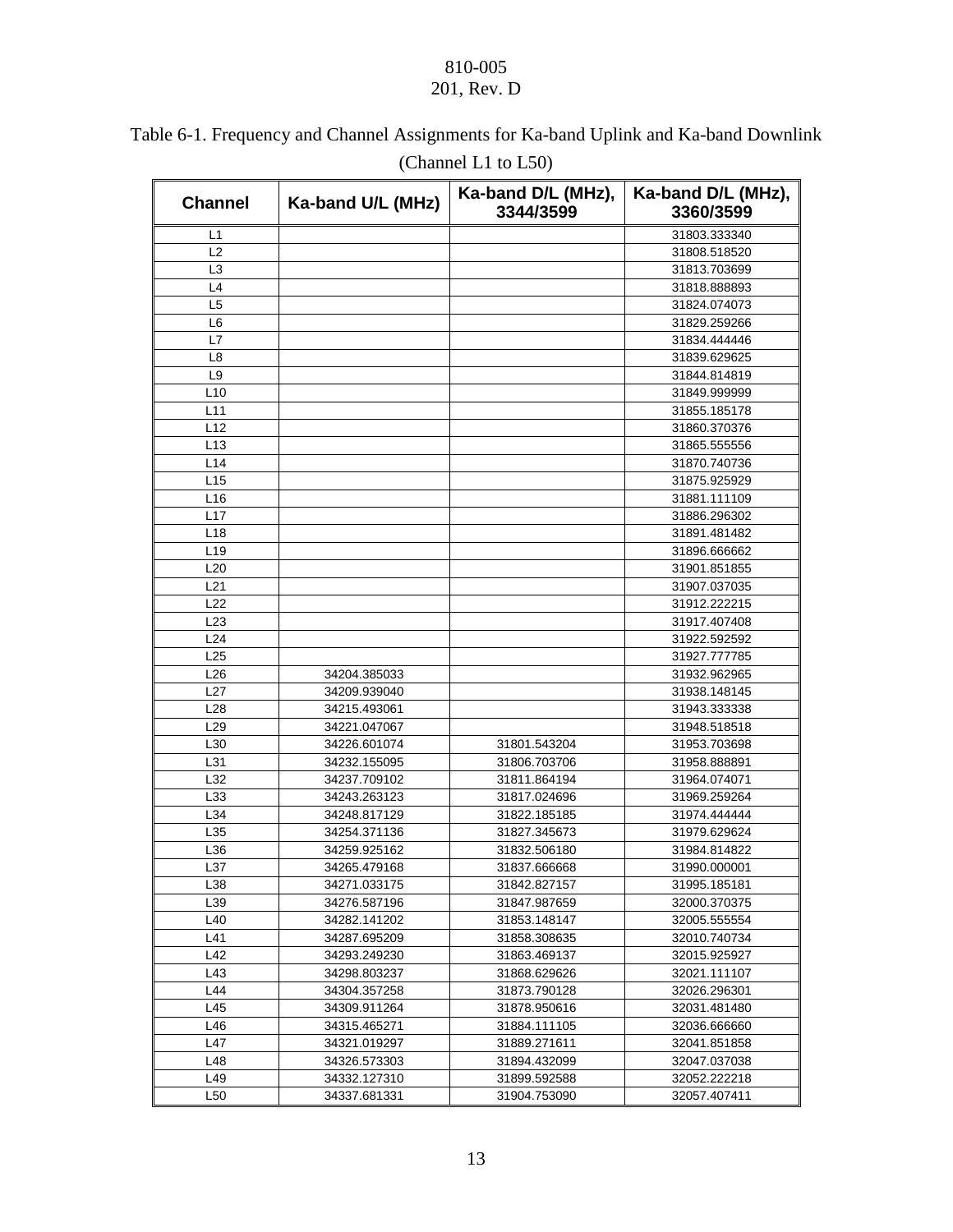| (Channel 1 to 42) |                   |                                 |                                 |  |
|-------------------|-------------------|---------------------------------|---------------------------------|--|
| <b>Channel</b>    | Ka-band U/L (MHz) | Ka-band D/L (MHz),<br>3344/3599 | Ka-band D/L (MHz),<br>3360/3599 |  |
| 1                 | 34343.235337      | 31909.913578                    | 32062.592591                    |  |
| $\overline{2}$    | 34348.789358      | 31915.074080                    | 32067.777784                    |  |
| 3                 | 34354.343365      | 31920.234569                    | 32072.962964                    |  |
| 4                 | 34359.897372      | 31925.395057                    | 32078.148144                    |  |
| 5                 | 34365.451393      | 31930.555559                    | 32083.333337                    |  |
| 6                 | 34371.005399      | 31935.716048                    | 32088.518517                    |  |
| $\overline{7}$    | 34376.559406      | 31940.876536                    | 32093.703696                    |  |
| 8                 | 34382.113432      | 31946.037042                    | 32098.888894                    |  |
| 9                 | 34387.667438      | 31951.197531                    | 32104.074074                    |  |
| 10                | 34393.221459      | 31956.358033                    | 32109.259267                    |  |
| 11                | 34398.775466      | 31961.518521                    | 32114.444447                    |  |
| 12                | 34404.329472      | 31966.679010                    | 32119.629627                    |  |
| 13                | 34409.883493      | 31971.839512                    | 32124.814820                    |  |
| 14                | 34415.437500      | 31977.000000                    | 32130.000000                    |  |
| 15                | 34420.991507      | 31982.160488                    | 32135.185180                    |  |
| 16                | 34426.545528      | 31987.320990                    | 32140.370373                    |  |
| 17                | 34432.099534      | 31992.481479                    | 32145.555553                    |  |
| 18                | 34437.653541      | 31997.641967                    | 32150.740733                    |  |
| 19                | 34443.207562      | 32002.802469                    | 32155.925926                    |  |
| 20                | 34448.761568      | 32007.962958                    | 32161.111106                    |  |
| 21                | 34454.315594      | 32013.123464                    | 32166.296304                    |  |
| 22                | 34459.869601      | 32018.283952                    | 32171.481483                    |  |
| 23                | 34465.423607      | 32023.444441                    | 32176.666663                    |  |
| 24                | 34470.977628      | 32028.604943                    | 32181.851856                    |  |
| 25                | 34476.531635      | 32033.765431                    | 32187.037036                    |  |
| 26                | 34482.085642      | 32038.925920                    | 32192.222216                    |  |
| 27                | 34487.639663      | 32044.086422                    | 32197.407409                    |  |
| 28                | 34493.193669      | 32049.246910                    | 32202.592589                    |  |
| 29                | 34498.747690      | 32054.407412                    | 32207.777782                    |  |
| 30                | 34504.301697      | 32059.567901                    | 32212.962962                    |  |
| 31                | 34509.855703      | 32064.728389                    | 32218.148142                    |  |
| 32                | 34515.409729      | 32069.888895                    | 32223.333340                    |  |
| 33                | 34520.963736      | 32075.049384                    | 32228.518520                    |  |
| 34                | 34526.517742      | 32080.209872                    | 32233.703699                    |  |
| 35                | 34532.071763      | 32085.370374                    | 32238.888893                    |  |
| 36                | 34537.625770      | 32090.530863                    | 32244.074073                    |  |
| 37                | 34543.179791      | 32095.691365                    | 32249.259266                    |  |
| 38                | 34548.733798      | 32100.851853                    | 32254.444446                    |  |
| 39                | 34554.287804      | 32106.012341                    | 32259.629625                    |  |
| 40                | 34559.841825      | 32111.172843                    | 32264.814819                    |  |
| 41                | 34565.395832      | 32116.333332                    | 32269.999999                    |  |
| 42                | 34570.949838      | 32121.493820                    | 32275.185178                    |  |
|                   |                   |                                 |                                 |  |

Table 6-2. Frequency and Channel Assignments for Ka-band Uplink and Ka-band Downlink